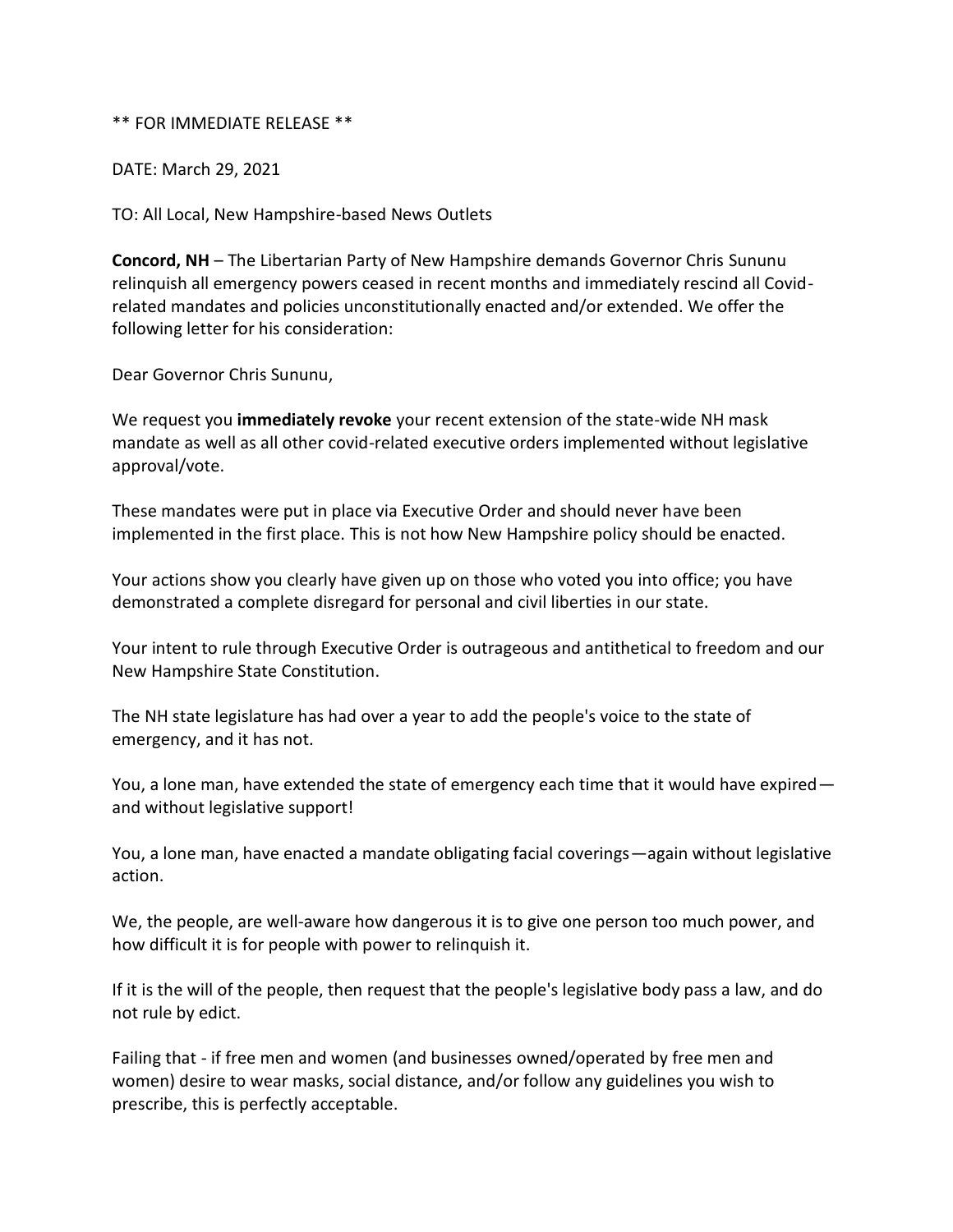But it is NOT your role, like some Caesar of New Hampshire, to "decree from on-high" that certain mandates on civil compliance and obedience occur.

We DEMAND you immediately rescind the extension of these mask mandates and other emergency powers which were unconstitutionally affected via Executive Order.

This is the "Live Free or Die" state. Your actions through this crisis have demonstrated you have completely given up on the voters who put you into office – most of them desiring for less government and fewer regulations.

Instead, you have turned your back on these principles!

Governor Chris Sununu, you have sadly shown your voters and the people of New Hampshire you are just another Big-State charlatan; your actions demonstrate you do not truly believe in freedom or believe its citizens deserve it.

Your actions are despicable.

The way you have seized control under the guise of "emergency powers" and thwarted the standard legislative process is contemptable.

Retract your extension of this mask mandate and other non-constitutional emergency powers. Immediately.

Failing to do so, we the Libertarian Party of New Hampshire will fight your gross expansion of gubernatorial powers. We will call for a vote of no confidence in your leadership as Governor and recommend all free-minded voting members of the New Hampshire State Senate & State Legislature remove you from your office.

We renounce dictator-like power of any sitting Senator or Governor of our state. We are a free state. We are a free people!

Enough is enough.

The people of New Hampshire thirst for real leadership and a governor who understands they represent the will of the people.

We do not need a Dictator! We want a *public servant*.

We implore you to relinquish your stranglehold over our state, abolish these unnecessary covid-related mandates and emergency powers, and instead defer to self-directed freedom and personal choice.